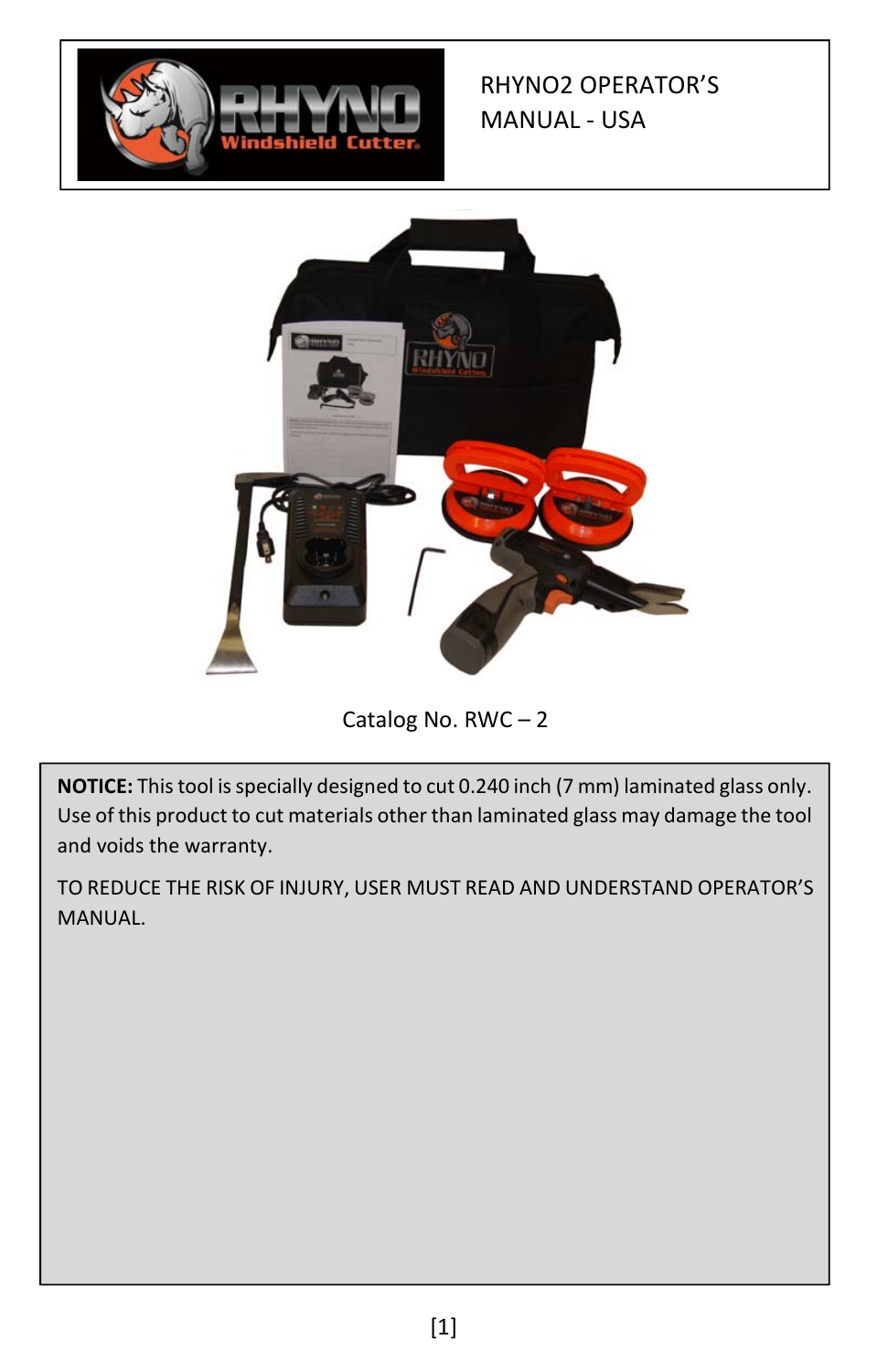### **Definitions: Safety Guidelines**

The definitions below describe the level of severity for each signal word. Please read the manual and pay attention to these symbols.

**AB** DANGER: Indicates an imminently hazardous situation which, if not avoided, **will result in death or serious injury**.

**WARNING**: Indicates a potentially hazardous situation which, if not avoided, **could result in death or serious injury**.

**CAUTION**: Indicates a potentially hazardous situation which, if not avoided, **may result in property damage**.

**NOTICE**: Indicates a practice **not related to personal injury** which, if not avoided, **may result in property damage**.

**WARNING**: **USERS MUST READ ALL INSTRUCTIONS**

 **WARNING**: **To reduce the risk of injury, read the instruction manual before use. Read all warnings, safety instructions, and maintenance instructions before use and/or before performing any maintenance. Supervision is required when inexperienced or underage (<18 years) operators use this tool.** 

 $\overline{a}$ 

United States and International Patent Pending.

RHYNO Windshield Cutter™ is a Trademark of EnTheos Design Solutions, LLC.

# **SYMBOLOGY**

|            | Volts                                                                           |
|------------|---------------------------------------------------------------------------------|
|            | <b>Properly Recycled Batteries</b>                                              |
| Hz         | Hertz                                                                           |
| AC         | <b>Alternating Current</b>                                                      |
| DC         | <b>Direct Current</b>                                                           |
| A          | Ampere                                                                          |
| <b>AWG</b> | American Wire Gage                                                              |
| LED        | <b>Light Emitting Diode</b>                                                     |
| C          | Celcius                                                                         |
|            | WARNING - to reduce the risk<br>of injury, user must read<br>instruction manual |
|            | Fahrenheit                                                                      |

|                           | RHYNO Windshield Cutter Specifications |                              |                                                 |         |      |           |  |                              |                            |                            |                                |  |                              |                                     |
|---------------------------|----------------------------------------|------------------------------|-------------------------------------------------|---------|------|-----------|--|------------------------------|----------------------------|----------------------------|--------------------------------|--|------------------------------|-------------------------------------|
| Tool<br>Catalog<br>Number | Tool<br>Voltage<br>(V)                 | No Load<br>Speed             | <b>Maximum Capacities</b><br>Laminated<br>Glass | Plastic | Wood | etal<br>Σ |  | Charger<br>Catalog<br>Number | AC Input<br>Voltage<br>(V) | AC Input<br>Current<br>(A) | DC<br>Output<br>Voltage<br>(V) |  | Battery<br>Catalog<br>Number | Battery<br>Output<br>Voltage<br>(V) |
| RWC-1                     | 14.4                                   | $0 - 2800$<br><b>Strokes</b> | $1/4$ " (7 mm)                                  |         | ۰    |           |  | <b>RWC-15</b>                | 120                        |                            | 14.4                           |  | <b>RWC-10</b>                | 14.4                                |
| RWC-2                     | 14.4                                   | 0-3850<br><b>Strokes</b>     | $1/4$ " (7 mm)                                  |         |      |           |  | <b>RWC-25</b>                | 240                        | 0.5                        | 14.4                           |  | <b>RWC-11</b>                | 14.4                                |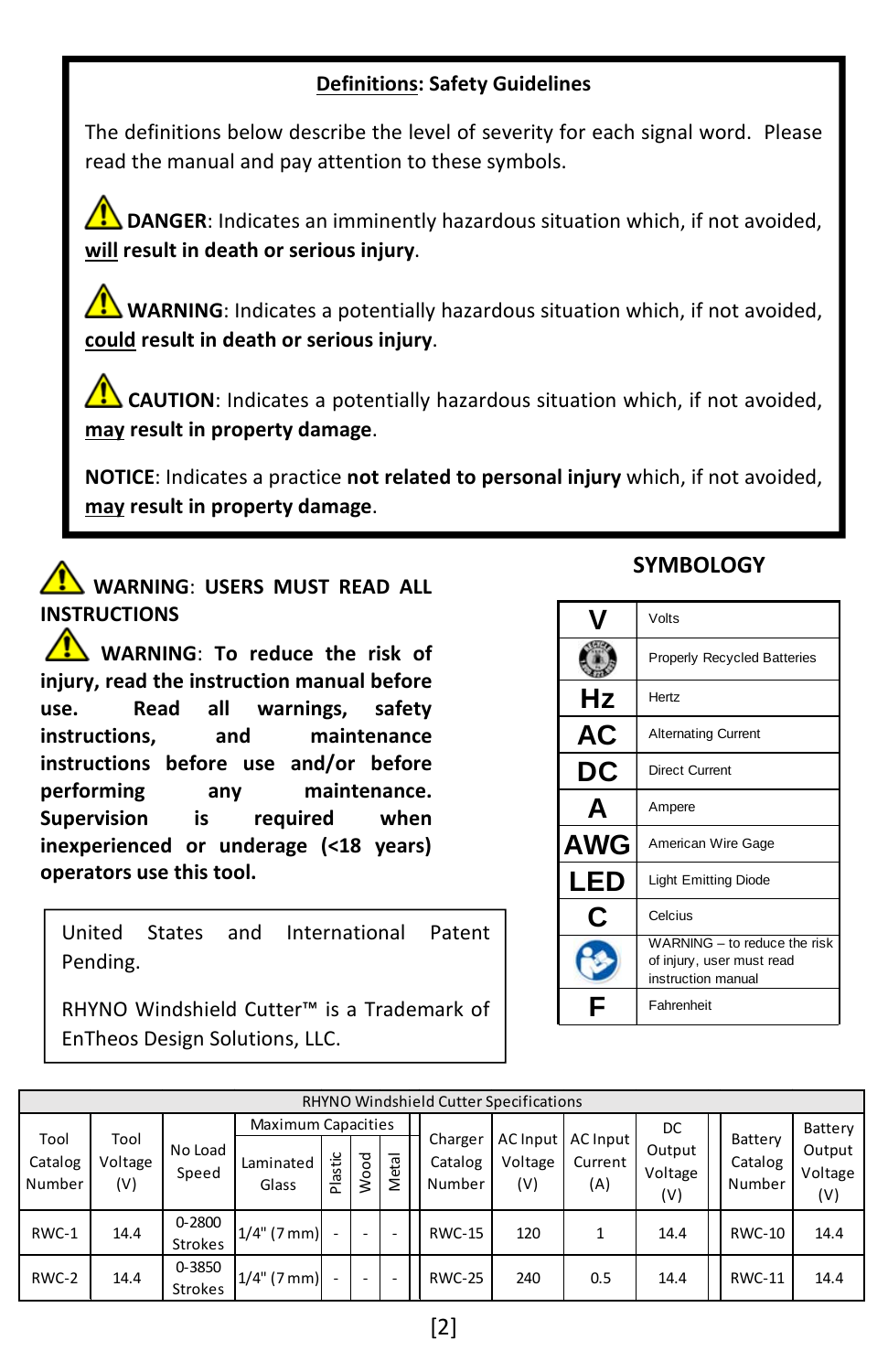**WARNING: Read all safety warnings and all instructions.** Failure to follow the warnings and instructions may result in electric shock, fire and/or serious injury.

 **Save all warnings and instructions for future reference.**

### **1) WORK AREA SAFETY**

- a. **Keep work area clean and well lit.** Cluttered or dark areas invite accidents.
- b.**Do not operate power tools in explosive atmospheres, such as in the presence of flammable liquids, gases or dust.** Power tools create sparks which may ignite the dust or fumes.
- c. **Keep children and bystanders away while operating a power tool.** Distractions can cause you to lose control.

### **2) ELECTRICAL SAFETY**

- a. **Power tool plugs must match the outlet. Never modify the plug in any way. Do not use any adapter plugs with earthed (grounded) power tools.**  Unmodified plugs and matching outlets will reduce risk of electric shock.
- b.**Avoid body contact with earthed or grounded surfaces such as pipes, radiators, ranges and refrigerators.** There is an increased risk of electric shock if your body is earthed or grounded.
- c. **Do not expose power tools to rain or wet conditions.** Water entering a power tool will increase the risk of electric shock.
- d.**Do not abuse the cord. Never use the cord for carrying, pulling or unplugging the power tool. Keep cord away from heat, oil, sharp edges or moving parts.**  Damaged or entangled cords increase the risk of electric shock.
- e. **When operating a power tool outdoors, use an extension cord suitable for outdoor use.** Use of a cord suitable for outdoor use reduces the risk of electric shock.
- f. **If operating the power tool in damp locations is unavoidable, use a Ground Fault Circuit Interrupter (GFCI) protected supply.** Use of a GFCI reduces the risk of electric shock.
- **3) PERSONAL SAFETY**
- a. **Stay alert, watch what you are doing and use common sense when operating a power tool. Do not use a power tool while you are tired or under the influence of drugs, alcohol or medication.** A moment of inattention while operating power tools may result in serious personal injury.
- b.**Use personal protective equipment. Always wear eye protection.** Protective equipment such as safety glasses, dust mask, protective gloves or hearing protection used for appropriate conditions will reduce personal injuries.
- c. **Prevent unintentional starting. Ensure the switch is in the off-position before connecting to power source and/or battery pack, picking up or carrying the tool.** Carrying power tools with your finger on the switch or energizing the power tools that have the switch on invites accidents.
- d.**Remove any adjusting key or wrench before turning the power tool on.** A wrench or a key left attached to a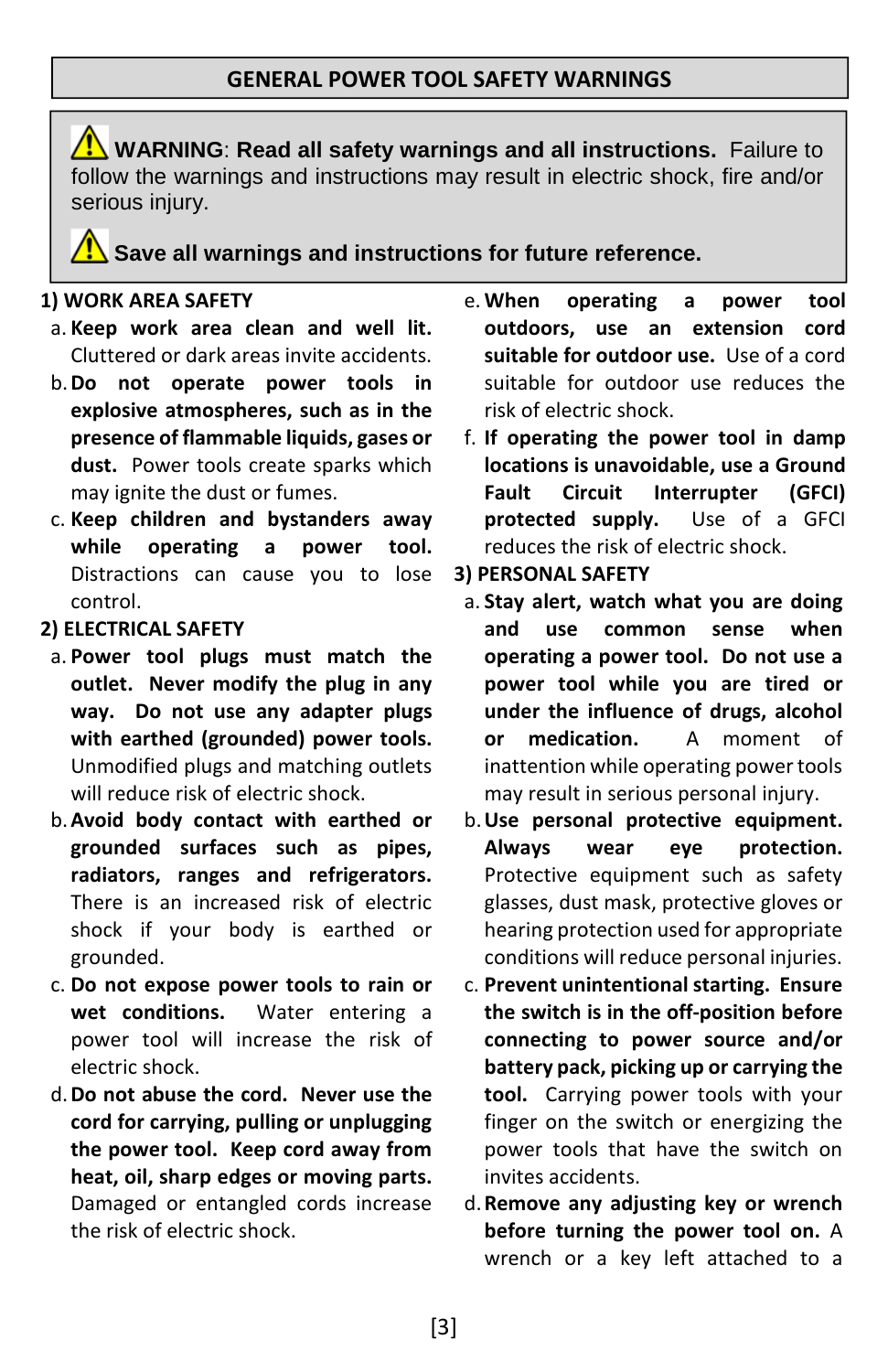rotating part of the power tool may result in personal injury.

- e. **Do not overreach. Keep proper footing and balance at all times.** This enables better control of the power tool in unexpected situations.
- f. **Dress properly. Do not wear loose clothing or jewelry. Keep your hair, clothing and gloves away from moving parts.** Loose clothes, jewelry or long hair can be caught in moving parts.
- g. **If devices are provided for the connection of dust extraction and collection facilities, ensure these are connected and properly used.** Use of dust collection can reduce dust-related hazards.
- **4) POWER TOOL USE AND CARE** 
	- a. **Do not force the power tool. Use the correct power tool for your application.**  The correct power tool will do the job better and safer at the rate for which it was designed.
	- b.**Do not use the power tool if the switch does not turn on and off.** Any power tool that cannot be controlled with the switch is dangerous and must be repaired.
	- c. **Disconnect the plug from the power source and/or the battery pack from the power tool before making any adjustments, changing accessories, or storing power tools.** Such preventive safety measures reduce the risk of starting the power tool accidentally.
	- d. **Store idle power tools out of the reach of children and do not allow persons unfamiliar with the power tool or these instructions to operate the power tool.** Power tools are dangerous in the hands of untrained users.
	- e. **Maintain power tools. Check for misalignment or binding of moving parts, breakage of parts and any other condition that may affect the power tool's operation. If damaged, have the**

**power tool repaired before use.** Many accidents are caused by poorly maintained power tools.

- f. **Keep cutting tools sharp and clean.** Properly maintained cutting tools with sharp cutting edges are less likely to bind and are easier to control.
- g. **Use the power tool, accessories and tool bits, etc. in accordance with these instructions, taking into account the working conditions and the work to be performed.** Use of the power tool for operations different from those intended could result in a hazardous situation.
- **5) BATTERY TOOL USE AND CARE**
- a. **Recharge only with the charger specified by the manufacturer**. A charger that is suitable for one type of battery pack may create a risk of fire when used with another battery pack.
- b.**Use power tools only with specifically designated battery packs**. Use of any other battery packs may create a risk of injury and fire.
- c. **When battery pack is not in use, keep it away from other metal objects like paper clips, coins, keys, nails, screws, or other small metal objects that can make a connection from one terminal to another**. Shorting the battery terminals together may cause burns or a fire.
- **d.Under abusive conditions, liquid may be ejected from the battery; avoid contact. If contact accidentally occurs, flush with water. If liquid contacts eyes, additionally seek medical help.**  Liquid ejected from the battery may cause irritation or burns.
- **6) SERVICE** 
	- **a.Have your power tool serviced by a qualified repair person using only identical replacement parts.** This will ensure that the safety of the power tool is maintained.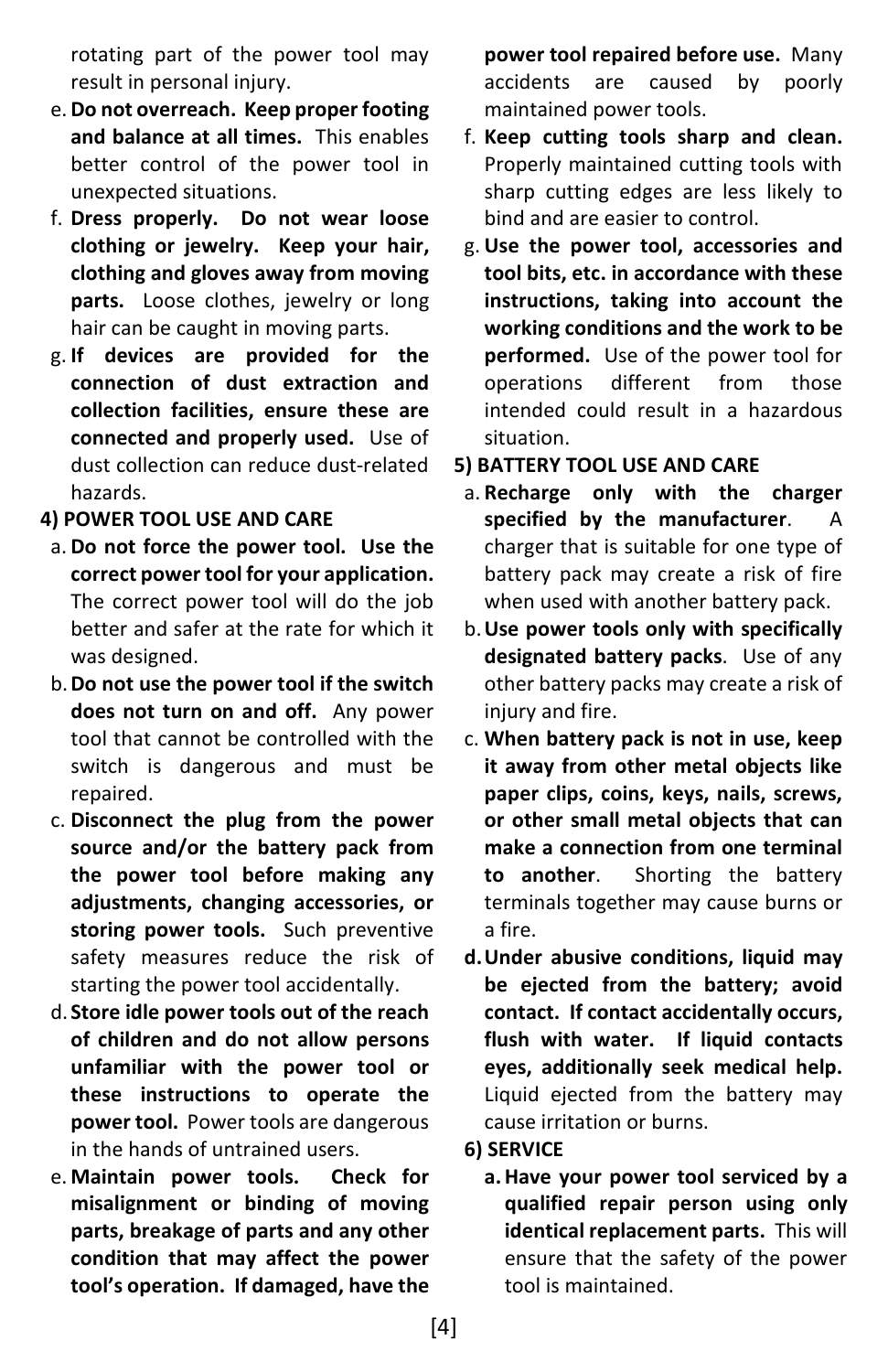### **ADDITIONAL SAFETY RULES FOR SHEARS**

**WARNING**: Tool use can generate and disburse particles and dust which project outward from the cutting blades that may impact the face, eyes, hands or other body parts. **ALWAYS** use ANSI Z87.1 or equivalent safety certified eye protection during operation. Everyday eyeglasses are NOT safety glasses.

disburse particles and dust which may cause skin which can promote absorption of serious and permanent respiratory or other harmful chemicals. injury. **ALWAYS** use NIOSH/OSHA safety **Hold power tool by insulated gripping**  certified respiratory protection operation.

**WARNING**: Exposed and cut glass along with pieces and particles can cut your skin. **ALWAYS** wear cut-resistant gloves constructed of leather, canvas or equivalent during operation.

accessories to water or wet conditions. Water entering a power tool will increase the risk of electric shock.

**WARNING**: Depending on duration and conditions of use, this tool may generate noise which may contribute to hearing loss. **ALWAYS** use ANSI S12.6 or equivalent safety certified hearing protection during operation.

**WARNING**: Tool use may generate particles, dust, or vapor which contains chemicals known to cause cancer, birth defects or other reproductive harm. Some examples of these chemicals include:

• Copper and plastic from wiring

**WARNING**: Tool use can generate and dust to enter the mouth, eyes or lay on the Your risk from these exposures varies, depending on how often you do this type of work. To reduce your exposure to these chemicals, work in a well-ventilated area, and work with approved safety equipment, such as safety certified dust masks which are specially designed to filter out microscopic particles. Avoid prolonged contact with dust by allowing particles or

> **surfaces when performing an operation where the cutter blades may contact hidden wiring.** Cutting blades contacting "live" wires may make exposed metal parts of the power tools "live" and could give the operator an electric shock.

**WARNING**: Do not expose tool and or long hair can be caught in moving parts. **Air vents on tool cover moving parts and should be avoided.** Loose clothes, jewelry

> **WARNING**: Do not use this tool if you are extremely tired, cannot maintain adequate attention or are under the influence of drugs, alcohol or medication. A moment of inattention while operating power tools may result in serious injury.

> **WARNING**: Do not use this tool in explosive atmospheres, such as in the presence of flammable liquids, gases or dust. Power tools create sparks which may ignite the gas or fumes.

### **READ AND SAVE ALL INSTRUCTION FOR FUTURE REFERENCE.**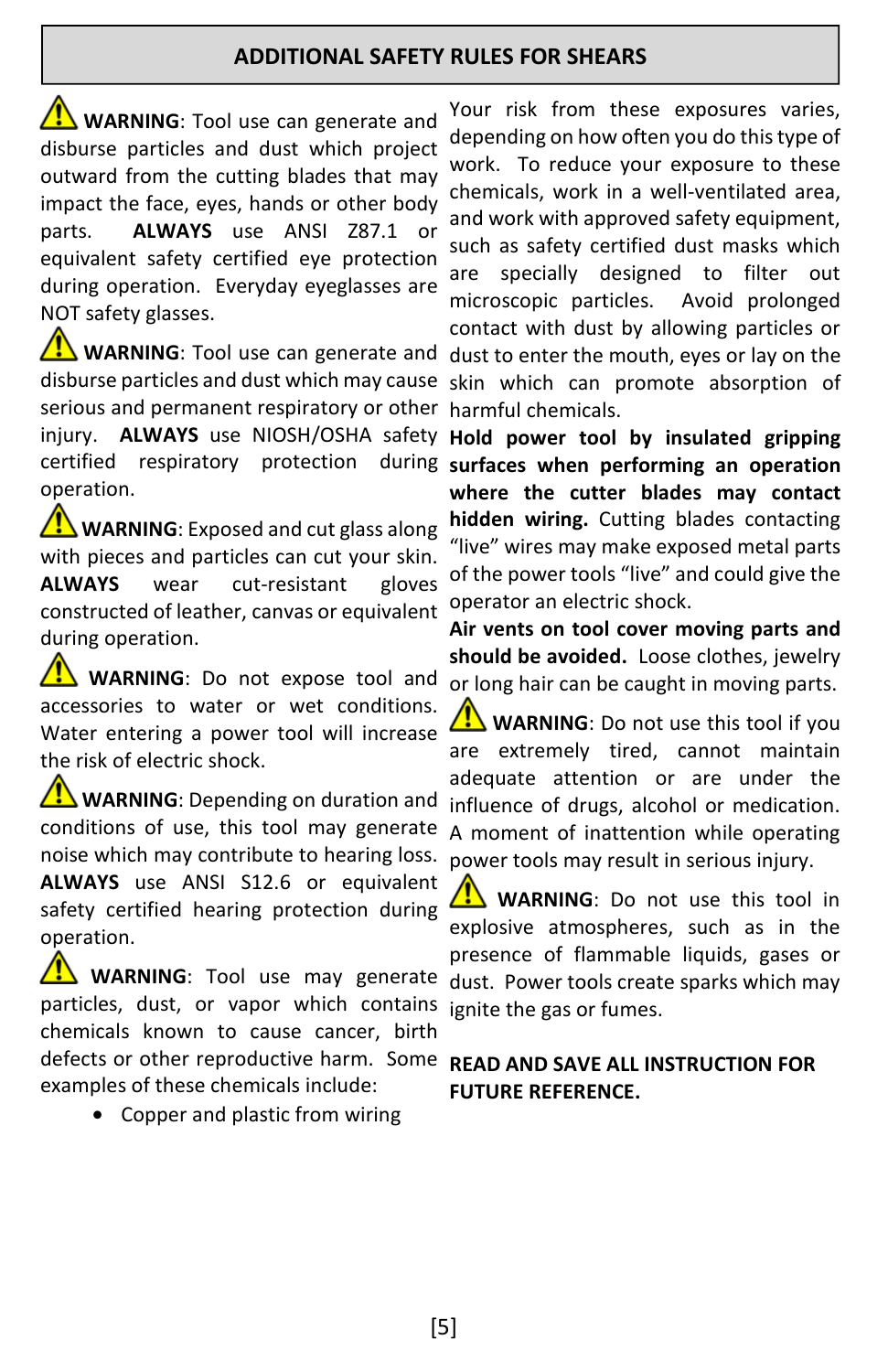### drawers, etc., with loose nails, screws, screws, screws, screws, keys, screws, keys, keys, keys, keys, keys, k **SAFETY INSTRUCTIONS FOR BATTERY PACKS**

**NOTICE:** The batteries included with your hand tool are not fully charged out of the carton. Before using the battery packs, read the safety instructions below. Then follow charging instructions outlined**.**

#### **1) MAINTENANCE AND STORAGE**

- a. **Do not charge or use battery in explosive atmospheres, such as in the presence of flammable liquids, gases or dust.** Inserting or removing the battery from the charger may ignite the dust or fumes.
- b.**NEVER force battery pack into charger. DO NOT modify battery pack in any way to fit into a non-compatible charger as battery pack may rupture causing serious personal injury.**
- c. Charge the battery packs only in charger provided with this tool.
- d.**DO NOT** splash or immerse in water or other liquids.
- e. **Do not store or use the tool and battery pack in locations where the temperature may reach or exceed 120°F (50°C) (such as outside sheds or metal buildings in summer).**

**WARNING**: Fire Hazard. Never attempt to open the battery pack for any reason. If battery pack case is cracked or damaged, do not insert into charger. Do not crush, drop or damage battery pack. Do not use a battery pack or charger that has received a sharp blow, been dropped, run over or damaged in any way (i.e. pierced with a nail, hit with a hammer, stepped on).

**WARNING**: **Fire hazard. Do not store or carry battery so that metal objects can**  c. **Contents of opened battery cells may contact exposed battery terminals.** For example, do not place battery in aprons, pockets, tool boxes, product kit boxes,

**Exposed battery terminals may cause fire if the terminals inadvertently come in contact with conductive materials such as keys, coins, hand tools and the like.** The US Department of Transportation Hazardous Material Regulations (HMR) actually prohibit transporting batteries in commerce or on airplanes (i.e. packed in suitcases and carry-on luggage) UNLESS they are properly protected from short circuits. So when transporting individual batteries, make sure that the battery terminals are protected and well insulated from materials that could contact them and cause a short circuit.

- 2) LITHIUM-ION BATTERIES
- a. **Do not incinerate the battery pack even if it is severely damaged or is completely worn out.** The battery pack can explode in a fire. Toxic fumes and materials are created when lithium ion battery packs are burned.
- b.**If battery contents come into contact with the skin, immediately wash the area with mild soap and water.** If battery liquid gets into the eye, rinse water over the open eye for 15 minutes or until irritation ceases. If medical attention is needed, the battery electrolyte is composed of a mixture of liquid organic carbonates and lithium salts.
- **cause respiratory irritation.** Provide fresh air. If symptoms persist, seek medical attention.

**WARNING**: Burn hazard. Battery liquid may be flammable if exposed to spark or flame.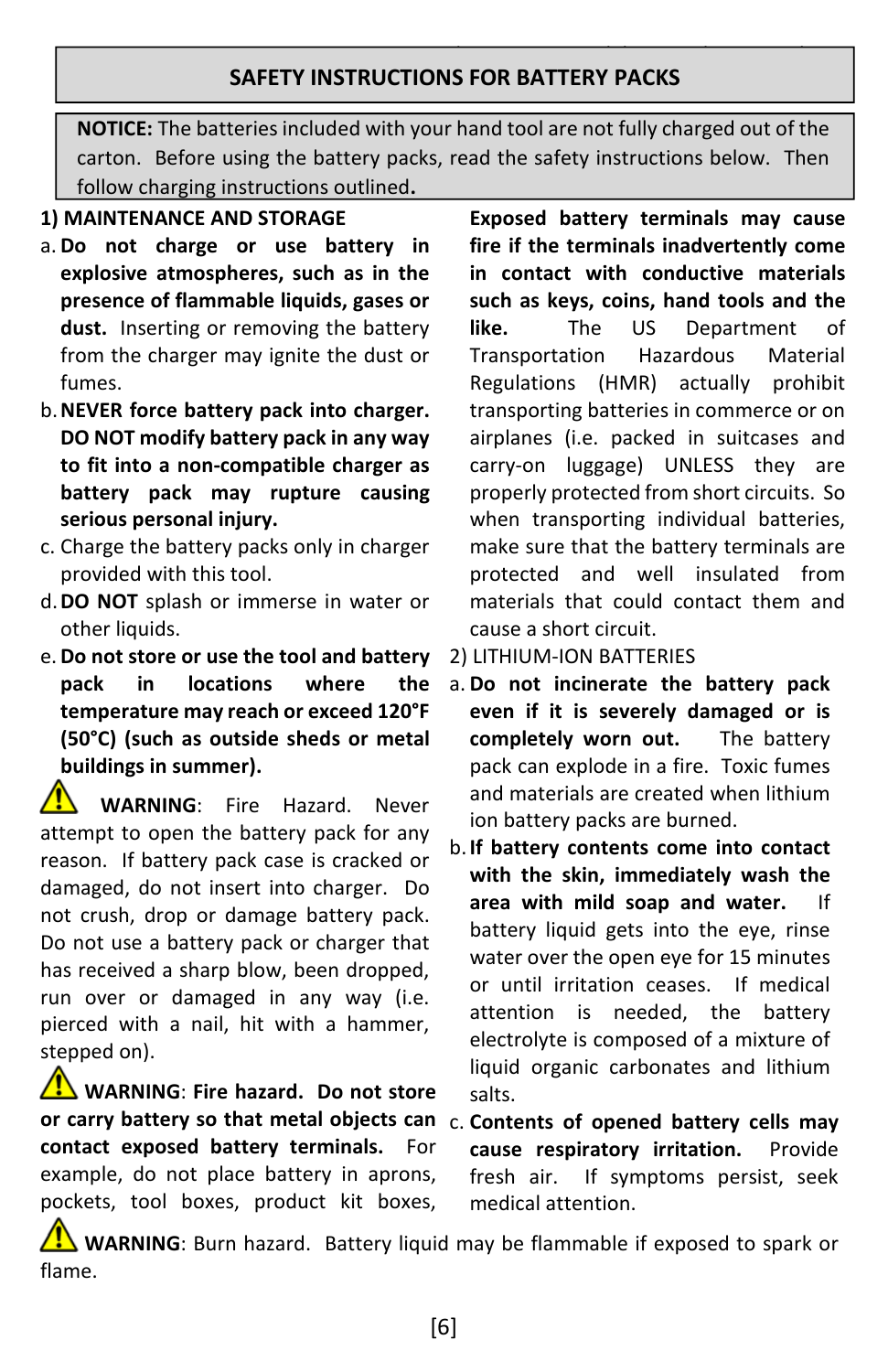**WARNING**: **Read and save these instructions for future reference**. This manual contains important safety and operating instructions for battery chargers. Before using charger, read all instructions and cautionary markings on charger, battery pack, and product using the battery pack.

### 1) MAINTENANCE AND STORAGE

- a. **SAVE THESE INSTRUCTIONS This operator's manual contains important safety and operating instructions for RHYNO Windshield Cutter™ 14.4V batteries and 14.4V chargers.**
- b.**Before using the batteries and charger, read this operator's manual and all labels on the tool, battery pack and charger.**
- c. **Use RHYNO Windshield Cutter™ 14.4V Lithium-ion batteries only on 14.4V Lithium-ion tool and 14.4V Lithium-ion charger.** Use with other tools and batteries may result in increased risk of fire, electric shock or personal injury.
- d.**Avoid dangerous environments. Do not charge battery pack in rain, snow, damp or wet locations.** Do not use battery pack or charger in the presence of explosive atmospheres (gaseous fumes, dust or flammable materials) because sparks may be generated when inserting or removing battery pack, possibly causing fire.
- e. **Charge in a well-ventilated area.** Do not block charger vents. Keep them clear to allow proper ventilation. Do not allow smoking or open flames near a charging battery pack. Vented gases may explode.
- f. **Maintain charger cord.** When unplugging charger, pull plug rather than cord to reduce the risk of damage to the electrical plug and cord.

Never carry charger by its cord. Keep cord from heat, oil and sharp edges. Make sure cord will not be stepped on, tripped over or subjected to damage or stress. Do not use charger with damaged cord or plug. Have a damaged cord replaced immediately with identical replacement parts (see "Maintenance").

- g. **Do not use an extension cord unless it is absolutely necessary.** Using the wrong, damaged or improperly wired extension cord could result in the risk of fire and electrical shock. If an extension cord must be used, plug the charger into a properly wired 16 gage or larger extension cord with pins that are the same number, size and shape as the pins on the charger. Make sure that the extension cord is in good electrical condition.
- h.**Charger RWC-15 is rated for 120V AC only. Charger RWC-25 is rated for 240V AC only.** Charger must be plugged into an appropriate receptacle with a matching rating.
- i. **Use only recommended attachments.** Use of an attachment not recommended or sold by the battery pack or battery charger manufacturer may result in an increased risk of fire, electric shock or personal injury.
- j. **Unplug charger when not in use.** Remove battery pack from unplugged chargers.

**Do not disassemble charger.** Incorrect reassembly may result in an increased risk of fire, electric shock, electrocution or exposure to battery chemicals. If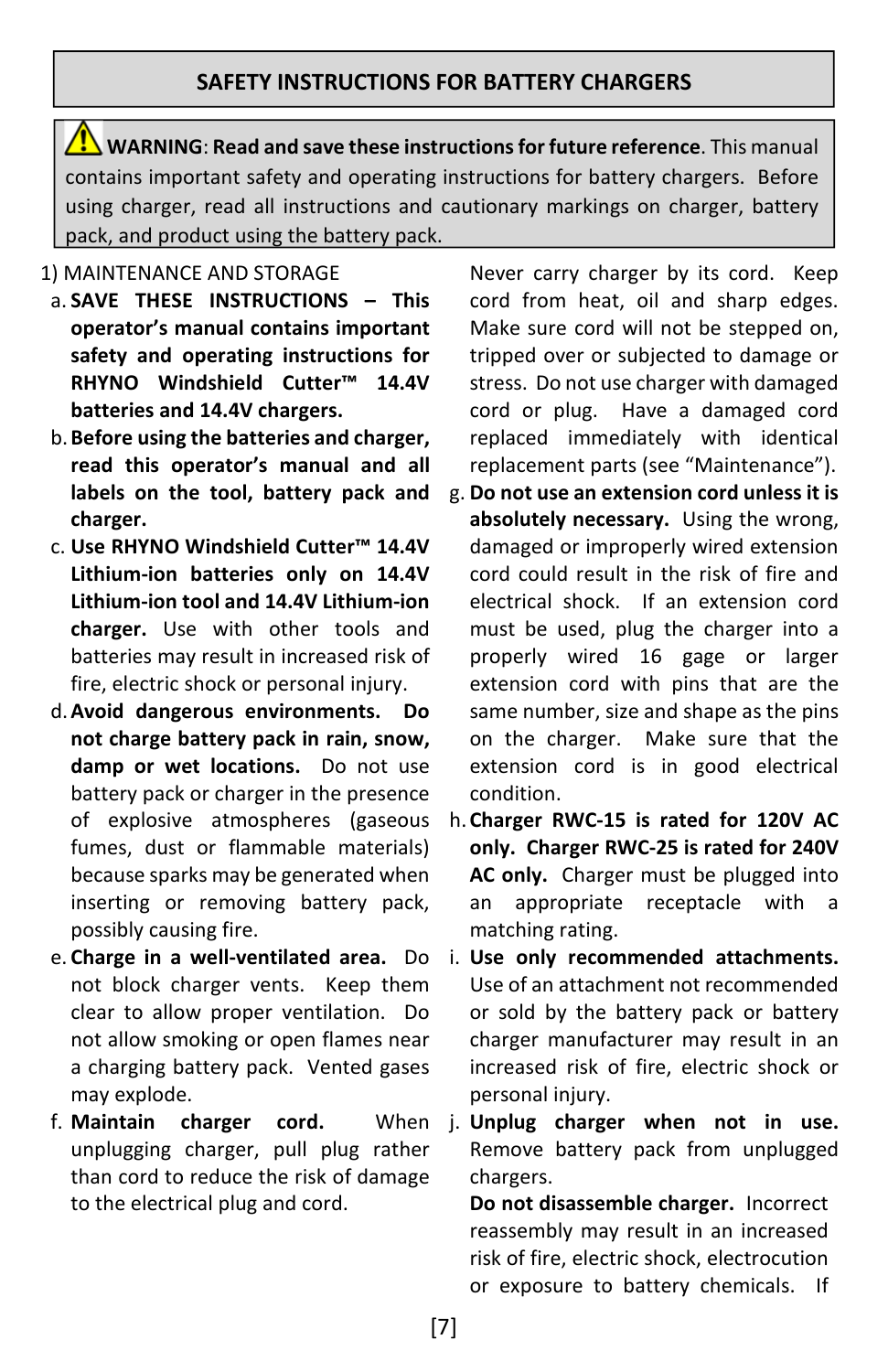charger is damaged, take it to a certified RHYNO Windshield Cutter™ service facility.

- l. **Battery chemicals cause serious burns.** Never allow contact with skin, eyes
- m. **Do not operate charger if it has received a sharp blow, been dropped, or otherwise damaged in any way.**  Contact the manufacturer for further instructions.
- n.**Do not short circuit.** A battery pack will short circuit if a metal object makes a connection between the positive and negative contacts on the battery pack. Do not place a battery pack near anything that may cause a short circuit, such as coins, keys or nails in your pocket. A short circuited battery pack may cause fire and personal injury.
- o. **Store your battery packs and charger**  in a cool, dry place. Do not store battery pack where temperatures may exceed 120°F (50°C) such as in direct sunlight, a vehicle or metal building during the summer.

**CAUTION: To reduce the risk of injury, charge only RHYNO Windshield Cutter™ Lithium-ion batteries with only RHYNO Windshield Cutter™ chargers.**  Other types of chargers may cause personal injury or damage. Do not wire a battery pack to a power supply plug or car cigarette lighter. Batteries will be permanently disabled or damaged.

**WARNING**: **Burn hazard**. To reduce the risk of injury, charge only RHYNO Windshield Cutter batteries. Other types of batteries may burst causing personal injury and damage.

 **WARNING**: **Shock hazard.** Do not allow any liquid to get inside charger. Electric shock may result.

**WARNING**: **Do not burn or incinerate a battery pack even if it is damaged, dead or completely discharged.** When burned, toxic fumes and materials are created.

**WARNING**: **Shock hazard. ALWAYS** unplug charger before cleaning or maintenance. Do not allow water to flow into AC plug. Use a Ground Fault Circuit Interrupter or GFCI to reduce shock hazards.

**WARNING**: **Burn hazard. NEVER** allow battery chemicals to come into contact with eyes, skin or mouth. If a damaged battery pack leaks battery chemicals, use rubber or neoprene gloves to dispose of it. If skin is exposed to battery fluids, wash with soap and water and rinse with vinegar. If eyes are exposed to battery chemicals, immediately flush with water for 15 minutes and seek medical attention. Remove and dispose of contaminated clothing.

∕∩ **WARNING**: Use **ONLY** the battery charger and battery(s) provided with this tool set. Only this battery charger is matched to the lithium-ion battery for your power tool. Use charger indoors only.

**NOTICE:** The battery is supplied partially charged. To ensure full capacity of battery, completely charge the battery in the battery charger before using your power tool for the first time. The lithium-ion battery can be charged at any time without reducing its service life. Interrupting the charging procedure does not damage the battery.

Battery is protected against deep discharging by the "electric cell protection." When the battery is empty, the tool will stop by means of a protective circuit. The tool will not operate until a charged battery has been re-installed.

**WARNING**: **DO NOT continue to press the On/Off switch after the machine has**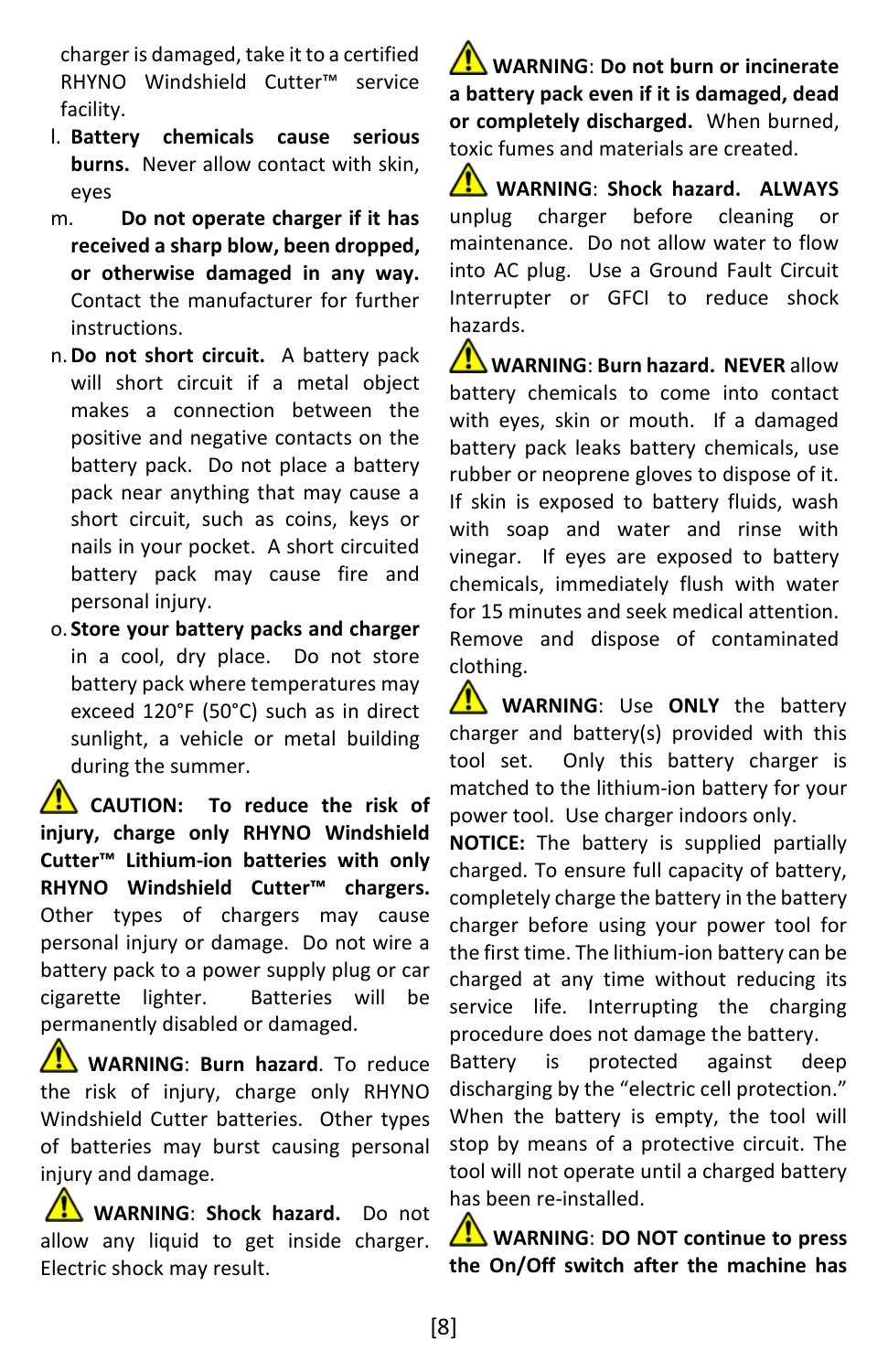**been automatically switched off.** The battery can be damaged.

### **2) WHEN TO CHARGE BATTERY PACK**

- a. The fuel gage on the left side of the motor indicates the current battery capacity. The fuel gage has 3 levels:
	- 3 bars  $\approx$  >80% capacity
	- 2 bars  $\approx$  50-80%
	- 1 bar  $\approx$  20-50%
	- 0 bars  $\approx$  <20%
- b.Remove the battery pack from the tool for charging when needed. RHYNO Windshield Cutter™ Lithium-ion battery packs do not develop "memory" when charged after only a partial discharge. It is not necessary to run down the battery pack before placing it on the charger.
- c. You can "top off" each battery pack at any time or at any level of battery charge as needed.
- d. The only time that it is necessary to charge a battery pack is if it has reached the end of its charge. To signal the end of its charge, power to the tool will stop. No-load run time is about 45 minutes. 30-40 windshields can be cut out with a single charge, depending on air temperature.
- 3) CHARGING A BATTERY PACK
	- a. Align the battery pack with the bay and slide the battery pack into the charger as far as possible. The red LED will indicate charging is ongoing.
	- b. The battery charger LED light will indicate ready when blinking GREEN.
	- c. After inserting the battery pack fully into the charger slot, the LED will indicate RED while charging.
	- d.When charging is complete, the LED will indicate GREEN.

If the battery pack or charger is out of the normal temperature range of 32°F-113°F (0°-45°C) the LED will indicate RED & GREEN.

e. A fully discharged battery pack with an internal temperature in the normal range will charge in about 15-20 minutes. Heavily cycled batteries may take longer to completely charged.

**NOTICE**: Hot or cold batteries will take longer to charge.

**NOTICE**: Inverters or generators rated to 100 watts or higher can be used to power charger.



### **4) CLEANING**

Clean out dust and debris from charger vents and electrical contacts by blowing with compressed air. Use only mild soap and a damp cloth to clean the battery pack and charger, keeping away from the electrical contacts. Certain cleaning agents and solvents are harmful to plastics and other insulted parts. Some of these include gasoline, turpentine, lacquer thinner, paint thinner, chlorinated cleaning solvents, ammonia and household detergents containing ammonia. Never use flammable or combustible solvents around batteries, charger or tools.

#### **5) REPAIRS**

The charger has no serviceable parts.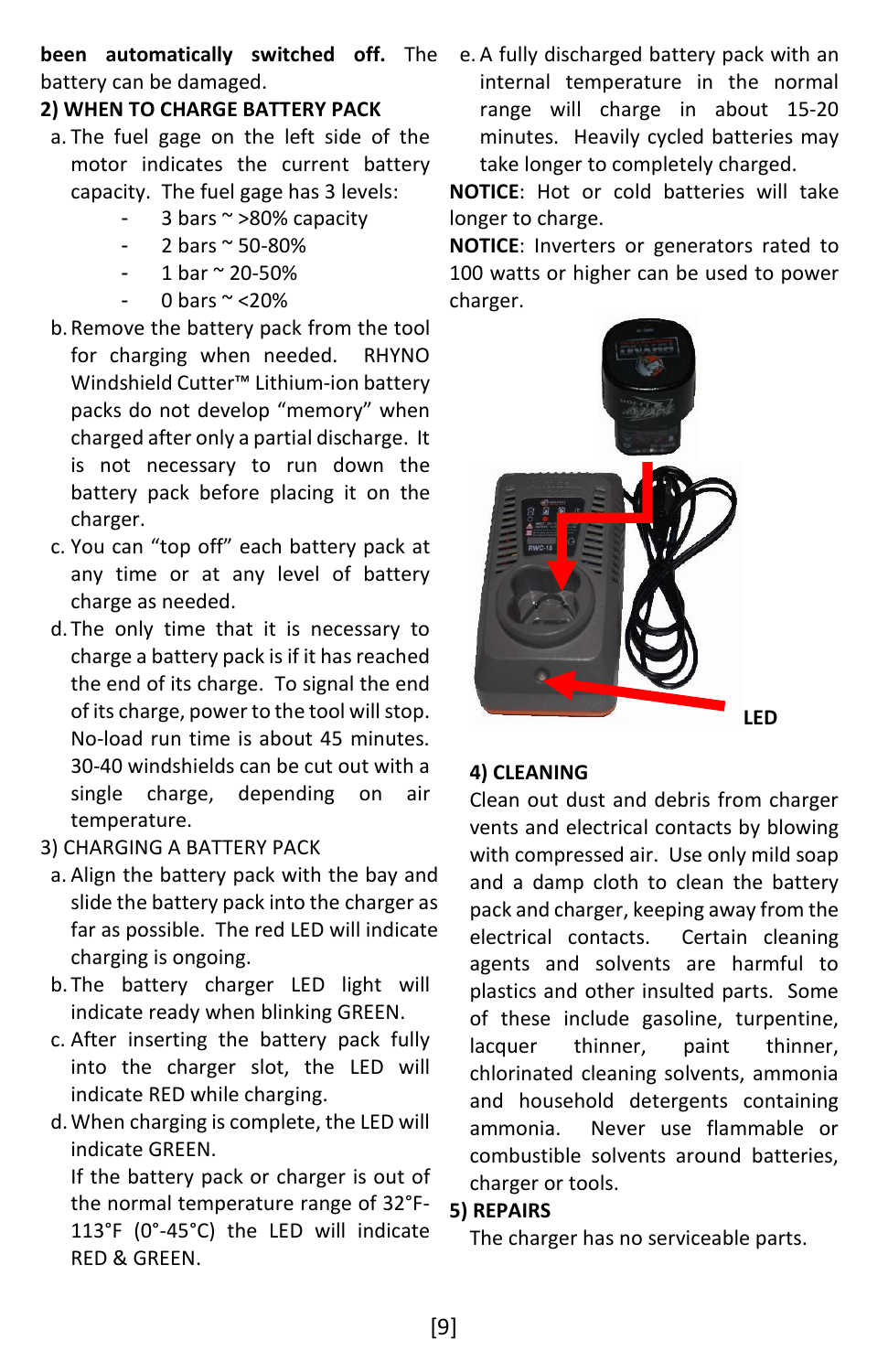## **SAFETY INSTRUCTIONS FOR TOOL OPERATION**

**WARNING**: **Read and save these instructions for future reference**. This manual contains important safety and operating instructions for battery chargers. Before using charger, read all instructions and cautionary markings on charger, battery pack, and product using the battery pack.



- 1 Dynamic Cutter Blade
- 2 Static Cutter Blades
- 3- Shear Head
- 4- Motor
- 5- Variable Speed Trigger Switch

### **1) INTENDED USE**

- a. The RHYNO Windshield Cutter is designed to cut laminated glass or filmcovered glass like vehicle or building windows with a thickness of up to 0.240 inches (7 mm). **DO NOT** use under wet conditions or in presence of flammable liquids or gases. This glass cutter is a professional power tool. **DO NOT** let children come into contact with the tool. Supervision is required when inexperienced operators use this tool.
- 6 Handle 7 - Battery Pack 8 - Blade Screws 9 - Work light 10 - Drive Control

To activate the tool, squeeze the trigger switch (8). To stop the tool, release the trigger switch. Your tool is equipped with a brake. The blades will stop when the trigger switch if fully released.

c. The variable-speed trigger switch allows you to start cutting at a slow speed. The further you squeeze the trigger, the faster the tool will operate. For maximum tool life, use variable speed during starts, stops and cornering.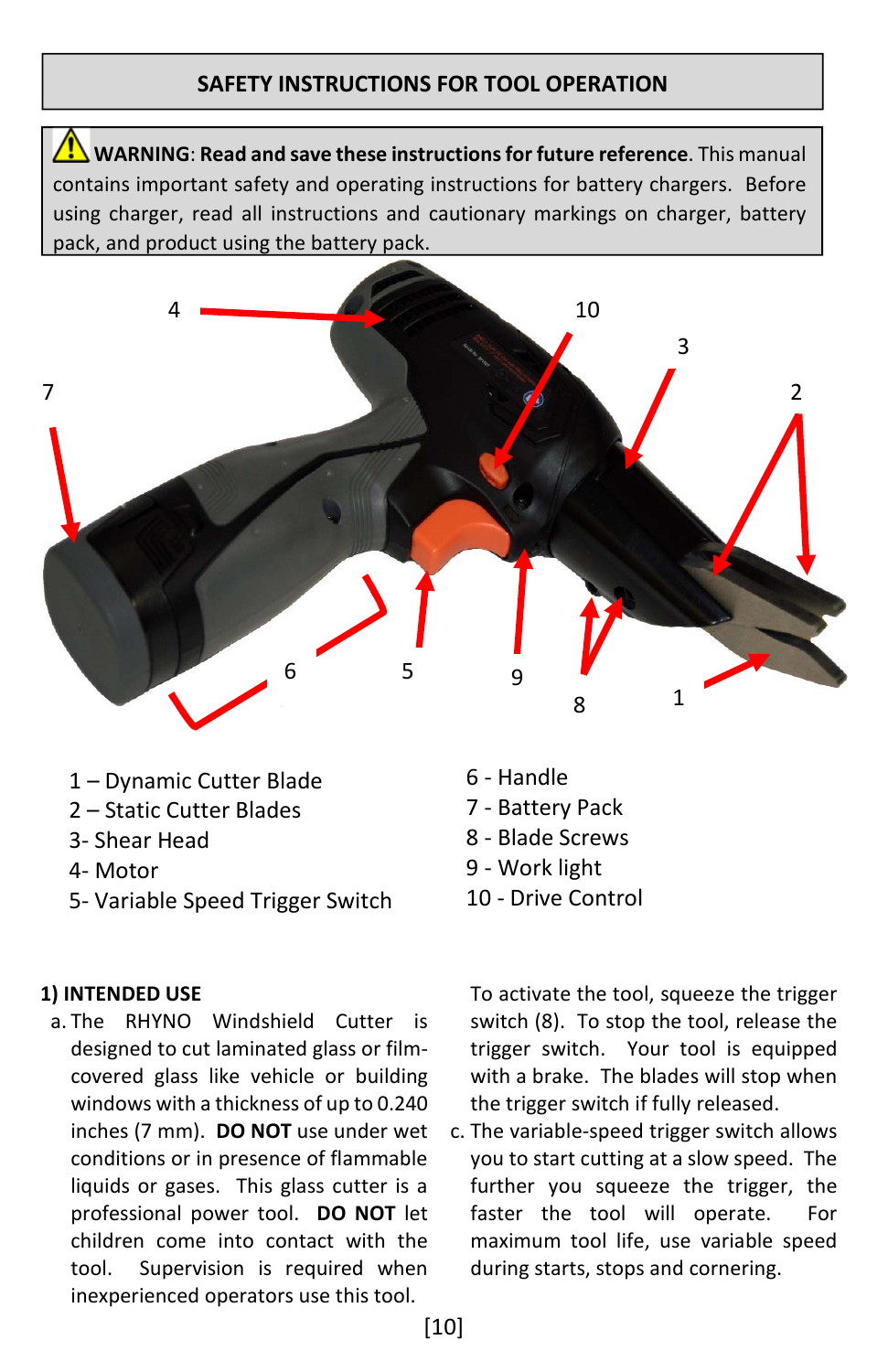- d. Your tool is equipped with a single work light (9). The work light will be activated when the trigger switch is squeezed.
- e. Your tool is equipped with a Motor Control switch (10). This switch locks the trigger while in the center position and permits motor drive when to the left.

**WARNING:** Work light is for providing light to the immediate work surface and is not intended to be used as a flashlight.

- f. Your tool is equipped with three cutting blades, one dynamic (1) and two stationary or static (2). The middle blade reciprocates up and down between the two static blades to cut the glass.
- g. To remove the battery (7), from the handle (6) of the tool, press both unlocking buttons and firmly pull the battery outward from the handle.
- h.Align the battery pack with the rails of the tool's handle and slide it firmly into the handle until you hear the lock snap into place.

**WARNING**: **SHEAR HAZARD. ALWAYS keep hands, fingers, hair, clothing and/or other body parts clear and away from between or near cutting blades. Severe injury will result.** 

i. **WARNING**: **SHEAR HAZARD. To reduce the risk of serious personal injury, disconnect the battery pack before making any adjustments, maintenance or removing/installing attachments or accessories.**

### **2) CUTTING LAMINATED GLASS**

- a. Don personal protective equipment including ANSI approved safety goggles, respirator and cut-resistant gloves.
- b. Place suction lifters on laminated glass to be cut and activate the suction by lifting the movable handle.
- c. Grasp tool handle with the right hand with a pistol grip and place left hand along motor housing.
- d. Many newer vehicles have glass configurations which increase the energy required to make purchase into the windshield glass. When attempting to make purchase, 2 methods are recommended 1) impact with a halligan bar and 2) impact with the cutter blade tips.
- e. Make purchase with the halligan bar in the desired location to begin cutting.



f. If the tool blade tips are to be used, impact the glass moderately at a 90° angle or perpendicular. If after 2-3 impacts have not breeched the glass, stop immediately. (NOTE: The operator can get a "feel" when the glass is very tough after only 2-3 impacts).



- g. If the glass in that location is curved significantly or is very close to the edge near support like the A-pillar, move your purchase point to a new location which is flat or near flat and try 2-3 more impacts.
- h. If this further fails to make purchase, stop and use the mini halligan bar provided with the tool set to make purchase.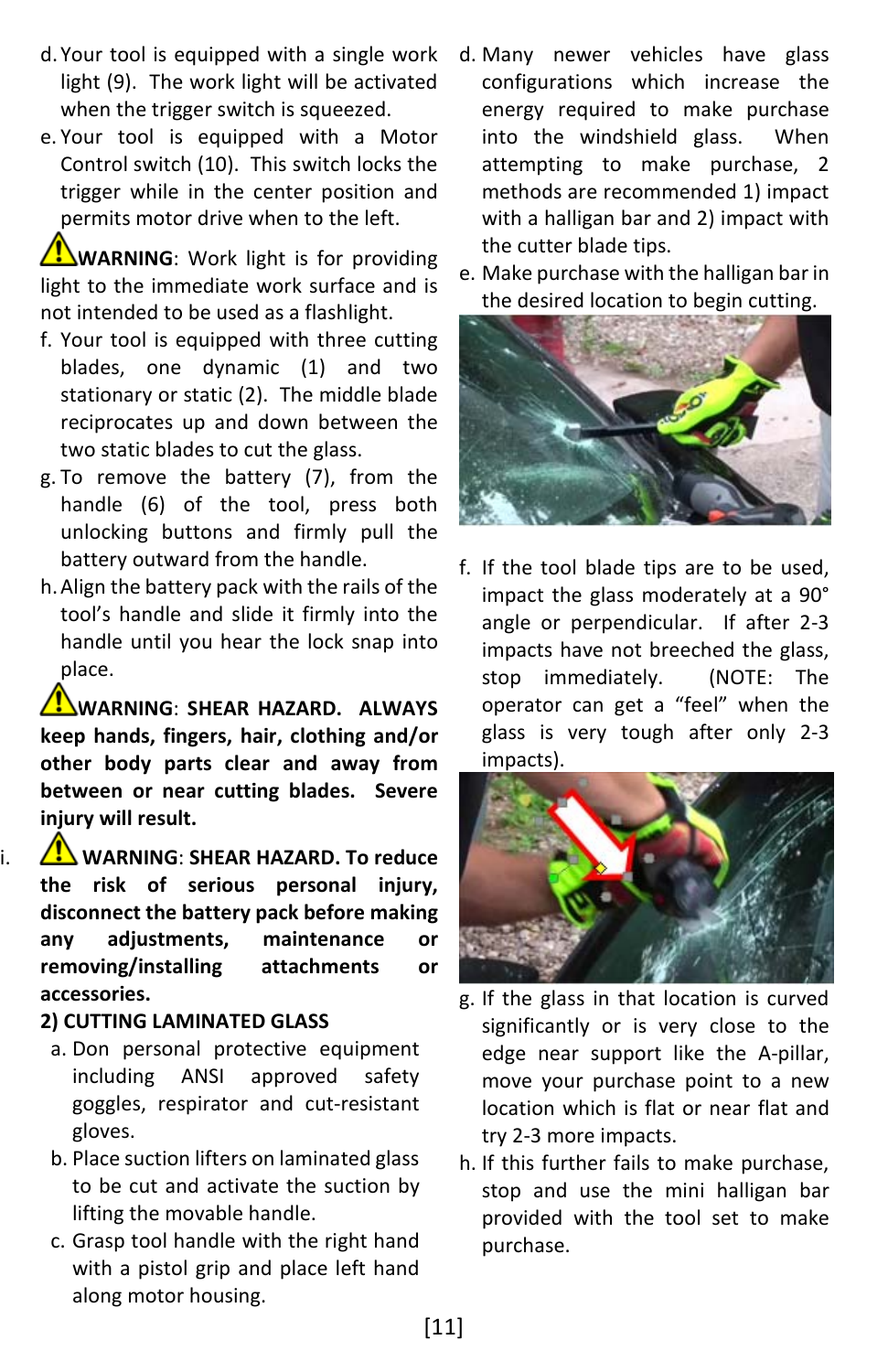- i. Once purchase has been achieved, place dynamic cutting blade inside glass hole and activate the trigger switch to begin cutting.
- j. Ensure tool is positioned with glass parallel to the angle tool on the shear head while cutting. **DO NOT PUSH HARD.** Let the tool do the cutting.



- k. Remove from the glass and begin again in the original location cutting along the bottom to the mid-line.
- l. Gain access at the opposing A-pillar moving along the bottom to meet the opposite cut.
- m. Remove from the glass. While gripping the tool with the opposite hand, gain access using the 2<sup>nd</sup> plunge point at the A-pillar and cut upward. Grip the suction lifter with the opposite hand and finish the cut moving inward to meet the opposite cut.
- n. Upon completing the cut, remove the windshield with the opposite hand by lifting with the suction lifter and dispose.
- 3) CUTTER BLADE REPLACEMENT
- a. Remove battery from tool and place to the side.
- b. Remove the cutter blade screws with the allen key provided with your kit and place to the side.
- c. Remove the cutter blade set from the shear head and place to the side.
- d. Remove replacement cutter blade set from its packaging and remove any securements (i.e. wire tie).
- e. As a complete unit, insert cutter blade set as shown back into the shear head taking caution to align the dynamic cutting blade fork in the center of the shear head.
- f. Replace cutter blade screws and tighten about ¼ turn.

#### **REPLACEMENT PARTS**

The battery pack for RHYNO1 is RWC-10, while the RHYNO2 Battery Pack is RWC-11. The battery charger for RHYNO1/2 is RWC-15 for TYPE A plug, RWC-16 for Type G plug, RWC-17 for Type C plug and RWC-18 for TYPE I plug. The RHYNO1 cutter blade set is RWC-100. The RHYNO2 cutter blade set is RWC-101. All these components are replaceable parts for the RHYNO Windshield Cutter™. Contact info:

### **We Cut The Glass, LLC.**

4960 William Flynn Highway Suite 6, #350 Allison Park, PA 15101 Toll Free: 800.883.1094 Fax 484.991.1952 Email: info@wecuttheglass.com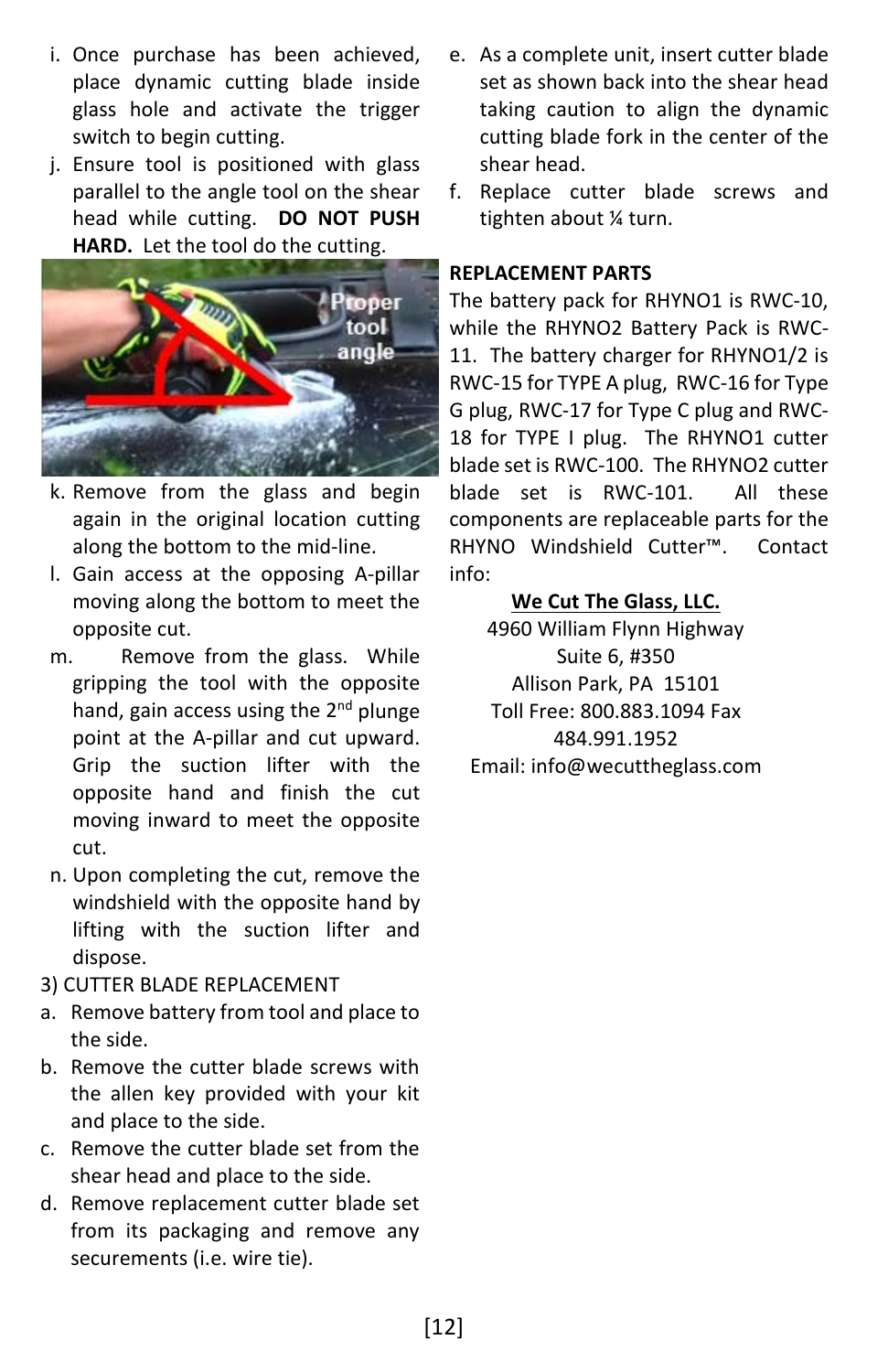













### **STORAGE RECOMMENDATIONS**

- a. The best storage place is one that is cool and dry away from direct sunlight and excess heat or cold.
- b. Long storage will not harm the battery pack or charger. Under proper conditions, battery pack and charger can be stored for at least 1 year or more.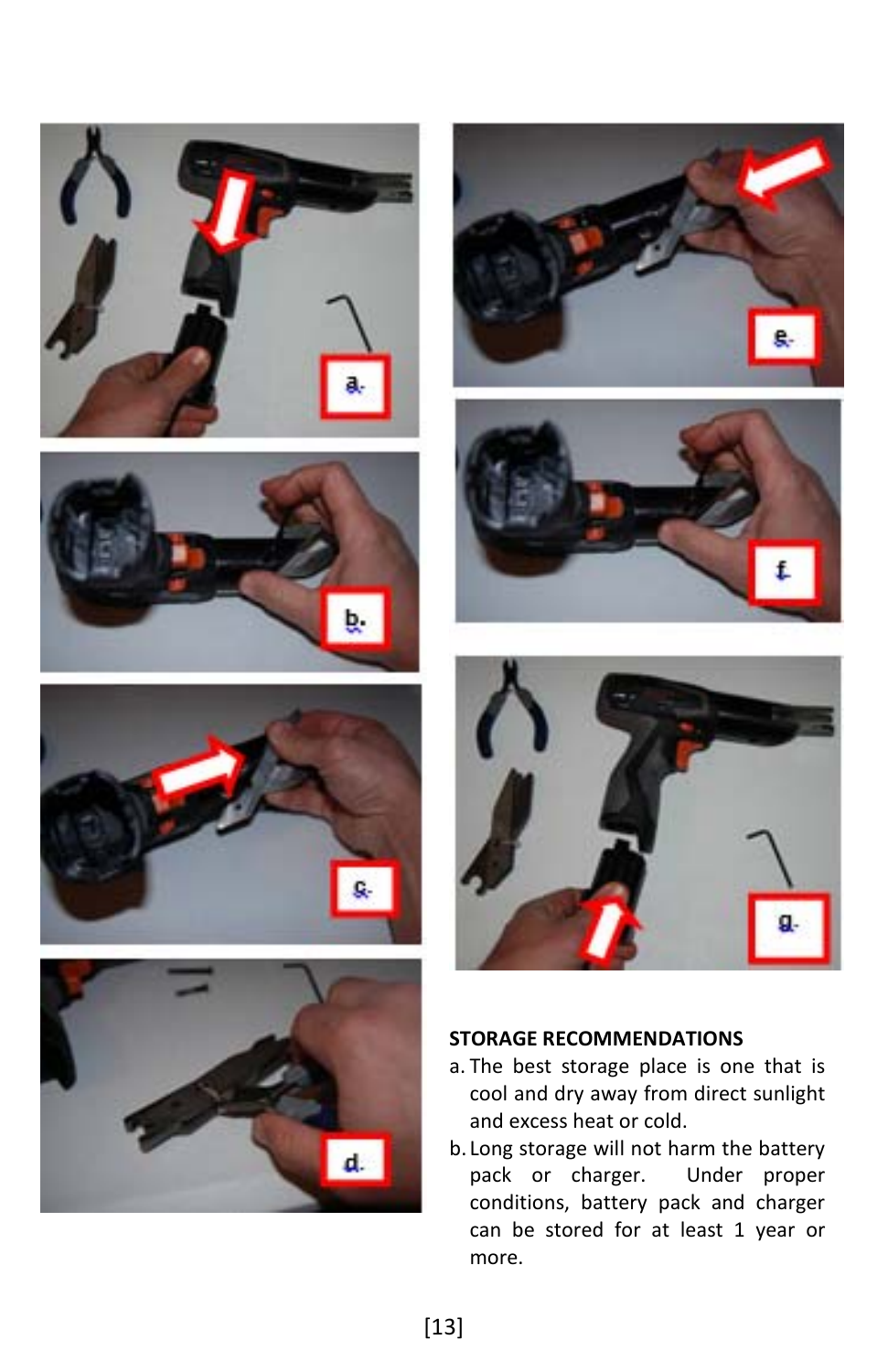© Copyright 2015 – We Cut The Glass, LLC.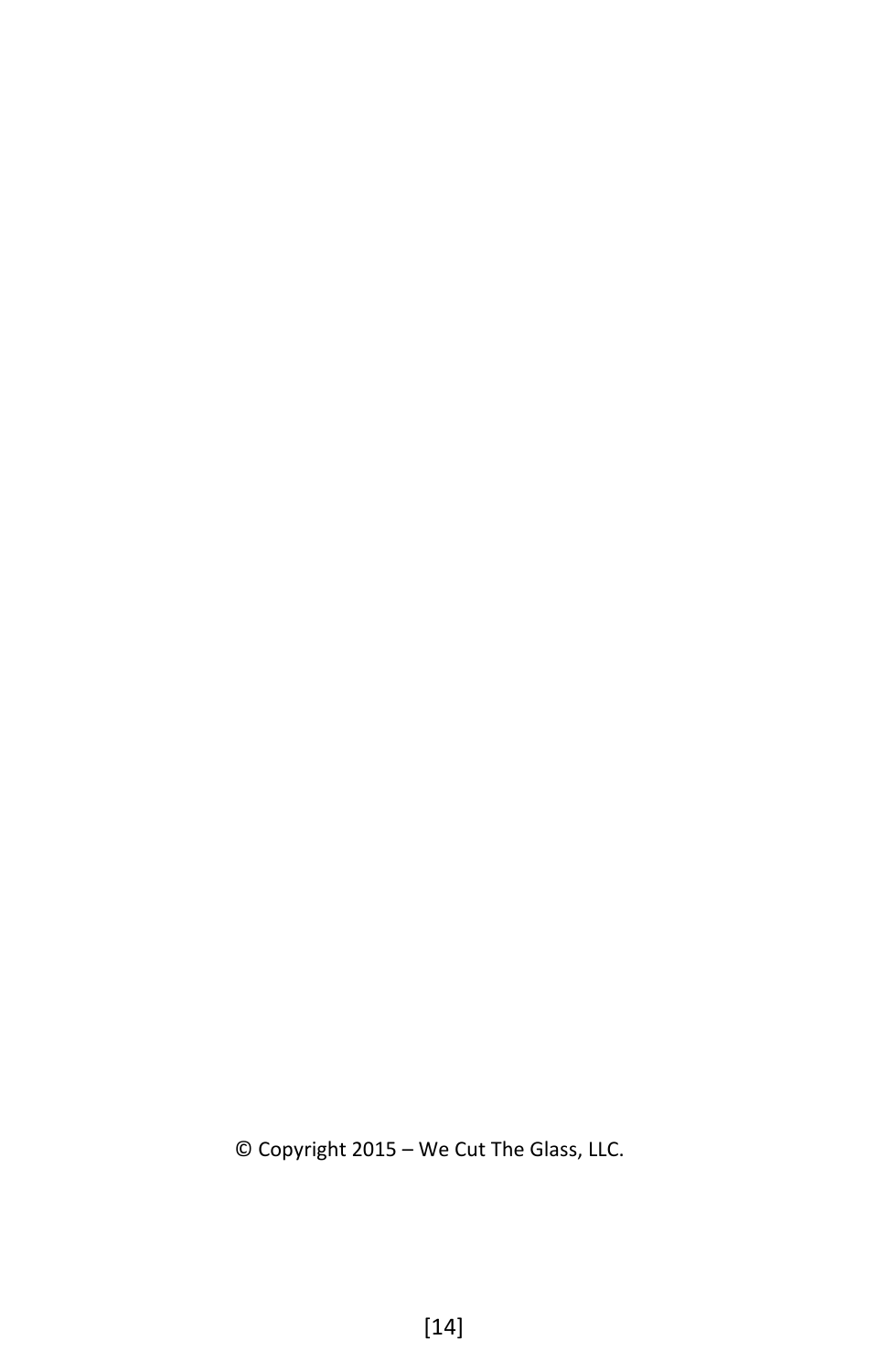THIS PAGE INTENTIONALLY LEFT BLANK.